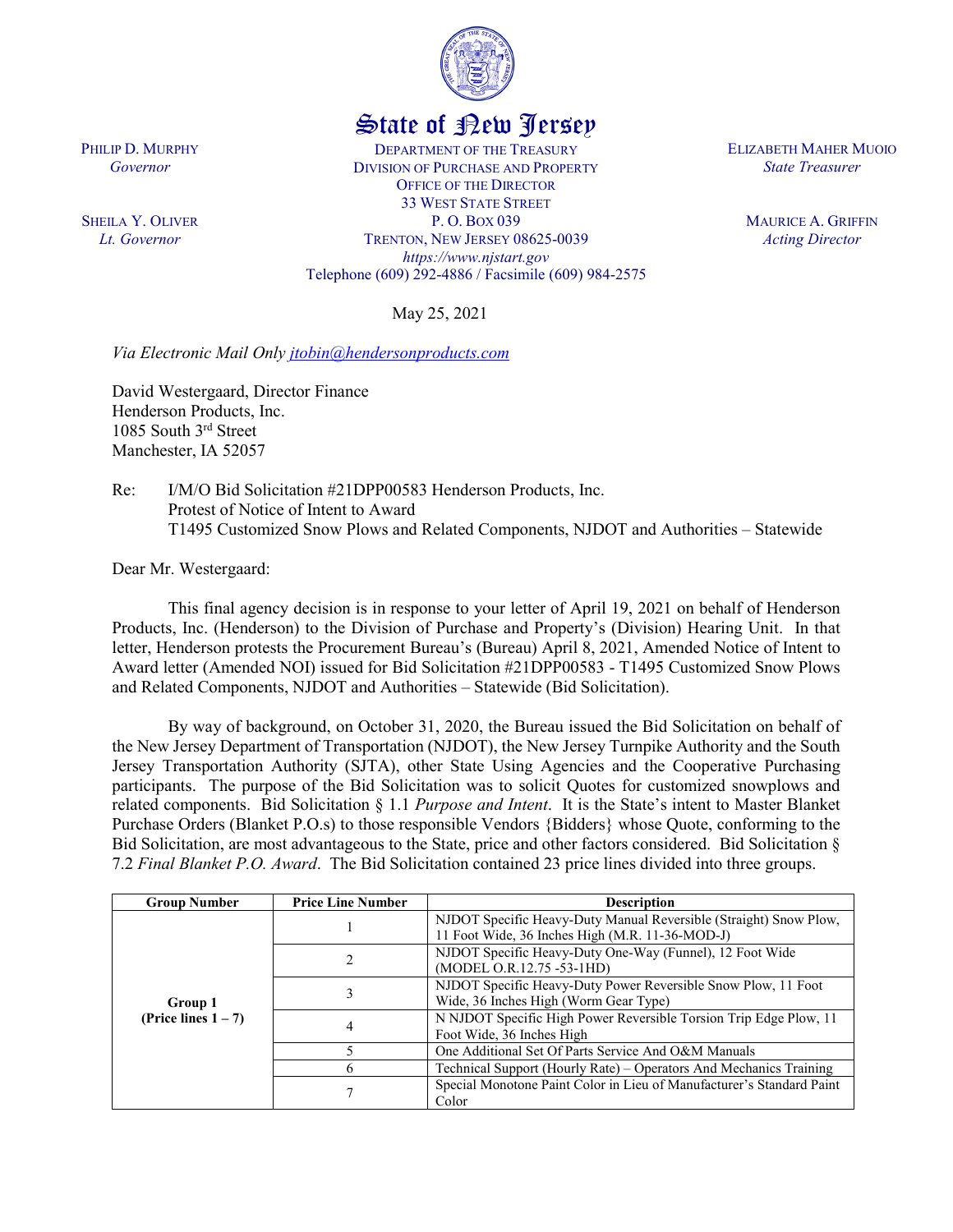| <b>Group Number</b>                | <b>Price Line Number</b> | <b>Description</b>                                                                   |
|------------------------------------|--------------------------|--------------------------------------------------------------------------------------|
| Group 2<br>(Price Lines $8-21$ )   | 8                        | NJTA Specific Manual Reversible One-Way Snow Plow, 11 Foot Long,<br>47 Inches High   |
|                                    | 9                        | NJTA Specific Manual Reversible Snow Plow, 11 Foot Long, 42 Inches<br>High (J-STYLE) |
|                                    | 10                       | NJTA Specific Power Reversible Expressway Snow Plow 11 Foot Long,<br>50 Inches High  |
|                                    | 11                       | NJTA Specific Power Reversible Snow Plow, 11 Foot Long, 42 Inches<br>High,           |
|                                    | 12                       | NJTA Specific Snow Plow Blade: Option A                                              |
|                                    | 13                       | NJTA Specific Snow Plow Blade: Option B                                              |
|                                    | 14                       | NJTA Specific Snow Plow Blade: Option C                                              |
|                                    | 15                       | NJTA Specific Ceramic Combination Plow Blades - Blades Only                          |
|                                    | 16                       | NJTA Specific Flexible Carbide Combination Plow Blades - Blades<br>Only              |
|                                    | 17                       | Hourly Rate For Installation, Maintenance And Repair of Snow Plow                    |
|                                    | 18                       | One Additional Set Of Parts Service And O&M Manuals                                  |
|                                    | 19                       | Technical Support (Hourly Rate) - Operators And Mechanics Training                   |
|                                    | 20                       | Special Monotone Paint Color in Lieu of Manufacturer's Standard Paint<br>Color       |
|                                    | 21                       | Special Two Color Paint in Lieu of Manufacturer's Standard Paint Color               |
| Group 3<br>(Price Lines 22 and 23) | 22                       | SJTA Specific Reversible Snow Plow (J STYLE), 11 Foot Wide, 36<br>Inches High        |
|                                    | 23                       | Special Monotone Paint Color in Lieu of Manufacturer's Standard Paint<br>Color       |

The State intends to make one (1) Blanket P.O. award per Group (Groups 1, Group 2, and Group 3), in accordance with Section 7.2 of this Bid Solicitation. Vendors {Bidders} were permitted to bid on one Group, two Groups or all Groups. To be eligible for an award, Vendors {Bidders} must have bid on all price lines within the Group.

On February 5, 2021, the Division's Proposal Review Unit opened three (3) Quotes submitted by the submission deadline of 2:00 p.m. eastern time. After conducting a preliminary review of the Quotes received for compliance with the mandatory requirements for Quote submission, the Quotes were forwarded to the Bureau for review and evaluation consistent with the requirements of Bid Solicitation Section 6.7 *Evaluation Criteria.*

After completing its review and evaluation, on March 4, 2021, the Bureau prepared a Recommendation Report that recommended that Blanket P.O.s be awarded as follows:

- Group  $1 No$  Award
- Group  $2$  Henderson
- Group  $3 -$  Trius, Inc.

On March 18, 2021, the Bureau issued the Notice of Intent to Award (NOI) advising all Vendors {Bidders} that it was the State's intent to award a Blanket P.O. consistent with the March 4, 2021, Recommendation Report. No protests were received in response to that NOI. Thereafter, while reviewing the Quotes in order to finalize the awards, the Bureau determined that Henderson's submitted Quote was non-responsive because Henderson took an exception to the mandatory terms and condition of the Bid Solicitation. Specifically, Henderson included the following statement with its uploaded Quote documents in *NJSTART*:

Vendor accepts the terms & conditions with exceptions:Henderson Products Inc is taking exception to the Indemnification section of the Insurance Certificate requirements. The language is too broad in the terms of 'responsible for any indirect loss'. Henderson is responsible for losses that arise directly from our work and materials. Henderson is not responsible for 'any indirect loss' unless these conditions are clearly identified.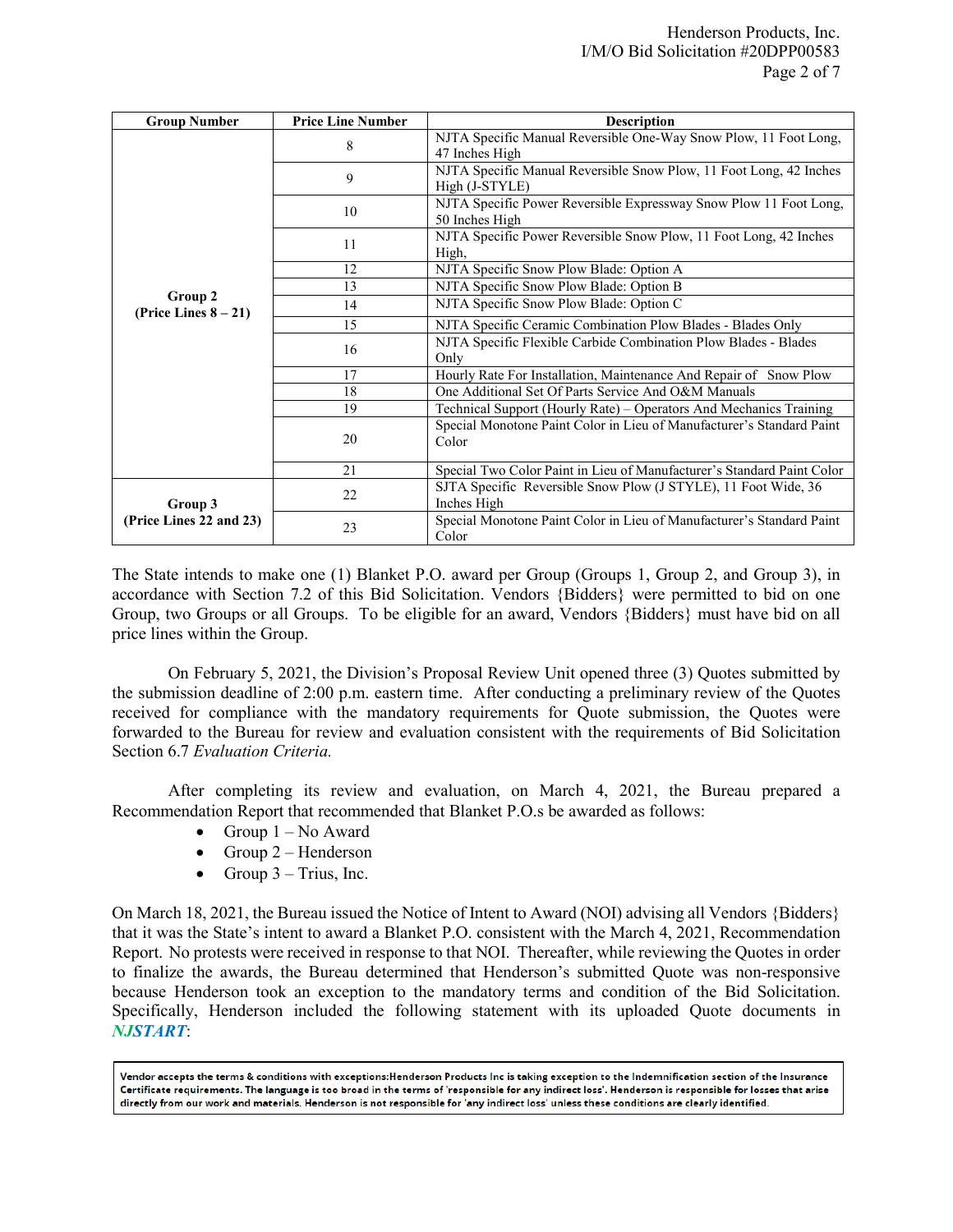Accordingly, on April 7, 2021, the Bureau prepared a Revised Recommendation Report that recommended that Blanket P.O. award for Group 2 to Henderson be rescinded and re-awarded to Trius, Inc. In the Revised Recommendation Report the Bureau noted that Henderson's exception directly conflicted with the terms and conditions of the Bid Solicitation, and that Henderson did not propose its modification during the Question and Answer period as required by Bid Solicitation Section 1.3.1.1 *Exceptions to the State of New Jersey Standard Terms and Conditions (SSTC)*. On April 8, 2021, the Bureau issued the Amended NOI advising all Vendors {Bidders} that it was the State's intent to rescinded the Blanket P.O. for Group 2 to Henderson and re-awarded to Trius, Inc.

On April 19, 2021, Henderson submitted a letter protesting the Bureau's determination that its Quote did not conform to the requirements of the Bid Solicitation; and therefore the original recommendation that Henderson should be awarded Group 2, was rescinded.

In consideration of Henderson's protest, I have reviewed the record of this procurement, including the Bid Solicitation, the Quotes received, Henderson's protest, the relevant statutes, regulations, and case law. This review of the record has provided me with the information necessary to determine the facts of this matter and to render an informed final agency decision on the merits of the protest.

Recognizing that potential Vendors {Bidders} may want to propose modifications to the terms and conditions of a Bid Solicitation, in order to ensure that all potential Vendors {Bidders} have the same information available to them when creating and submitting a Quote, Bid Solicitation Section 1.3.1.1 *Exceptions to the State of New Jersey Standard Terms and Conditions (SSTC)* required that:

> **Questions regarding the State of New Jersey Standard Terms and Conditions (SSTC) and exceptions to mandatory requirements must be posed during this Electronic Question and Answer period and shall contain the Vendor's {Bidder's} suggested changes and the reason(s) for the suggested changes.**

[Emphasis in the original.]

Further, potential Vendors {Bidders} were alerted to the fact that proposed modifications or exceptions to the terms and conditions of the Bid Solicitation that directly conflict with the language of the Bid Solicitation may render the Quote non-responsive. Bid Solicitation Section 4.1 *General* states in relevant part:

> A Vendor {Bidder} may submit additional terms as part of its Quote. Quotes including Vendor {Bidder} proposed terms and conditions may be accepted, but Vendor {Bidder} proposed terms or conditions that conflict with those contained in the Bid Solicitation, as defined in Section 2.0 of this Bid Solicitation, or that diminish the State's rights under any Bid Solicitation resulting from the Bid Solicitation, may render a Quote nonresponsive. It is incumbent upon the Vendor {Bidder} to identify and remove its conflicting proposed terms and conditions prior to Quote submission. Where additional terms are submitted they may be accepted, rejected, or negotiated, in whole or in part, at the State's sole discretion where the terms do not conflict with material terms of the Bid Solicitation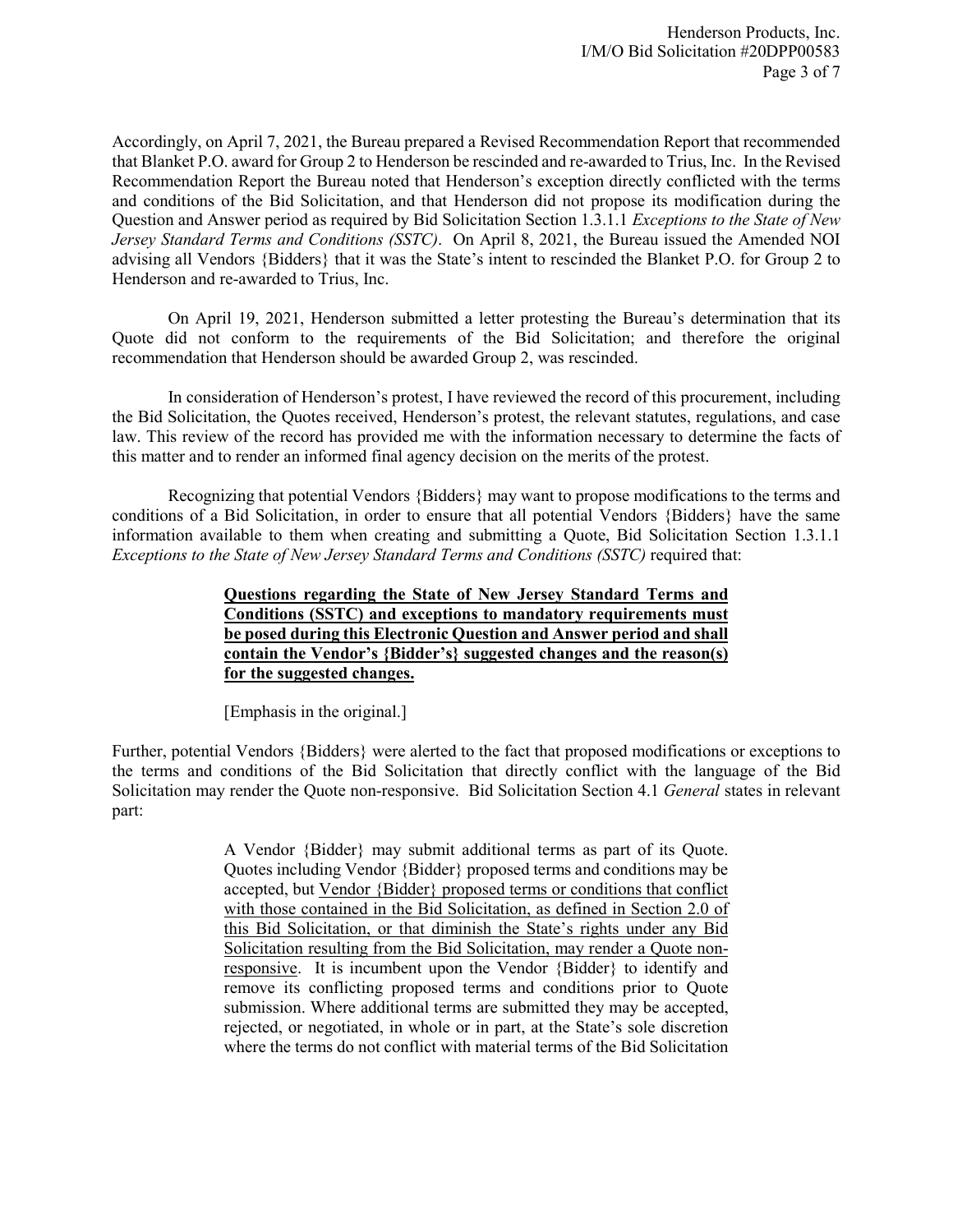or do not diminish the State's rights under the Bid Solicitation resulting from the Bid Solicitation.

In the event that a Vendor {Bidder} intends to propose terms and conditions that conflict with the Bid Solicitation, those Vendor {Bidder} proposed terms and conditions shall only be considered if submitted and agreed to pursuant to the electronic question and answer procedure set forth in Section 1.3.1 of this Bid Solicitation. Vendors {Bidders} shall not submit exceptions in the Quote or on the "Terms and Conditions" Tab through *NJSTART*.

[Emphasis added.]

Accordingly, if a Vendor {Bidder} desired to propose terms that conflicted with the terms and conditions of the Bid Solicitation, the Vendor {Bidder} was required to submit the proposed language during the Question and Answer period. Bid Solicitation 1.3.1 *Electronic Questions and Answer Period.* 

In the protest, Henderson admits that it did not submit the proposed exception during the Question and Answer period. Additionally, with the protest Henderson states that it has submitted the required insurance certification and that insurance coverage would not include any inclusion to exclusion contrary to the terms and conditions of the State of New Jersey's Standard Terms and Conditions. Henderson states that it was therefore retracting the exception to the State's Standard Terms and Conditions contained in its Quote. Henderson requests that the Bureau reconsider it for an award of Group 2.

The New Jersey Courts have long recognized that the purpose of the public bidding process is to "secure for the public the benefits of unfettered competition." *Meadowbrook Carting Co. v. Borough of Island Heights*, 138 N.J. 307, 313 (1994). To that end, the "public bidding statutes exist for the benefit of the taxpayers, not bidders, and should be construed with sole reference to the public good." *Borough of Princeton v. Board of Chosen Freeholders*, 169 N.J. 135, 159-60 (1997). Although the Division has broad discretion to select among qualified and responsive Vendors {Bidders} in public contracting matters, the discretion afforded to the Director, "is not limitless." See, *In re Request for Proposals #17DPP00144*, 454 N.J. Super. 527, 559 (App Div. 2018); *Barrick v. State*, 218 N.J. 247, 258-259 (2014). The objective of New Jersey's statutory procurement scheme is "to guard against favoritism, improvidence, extravagance and corruption; their aim is to secure for the public the benefits of unfettered competition." *Ibid,* citing *Keyes Martin & Co. v. Dir. of Div. of Purchase and Prop*., 99 N.J. 244, 256 (1985)). For that reason, the Division's governing regulations mandate stringent enforcement to maintain the equal footing of all Vendors {Bidders} and to ensure the integrity of the State's bidding process. Notably, "a proposal that is not…responsive to the material requirements of the [Bid] shall not be eligible for further consideration for award of contract, and the bidder offering said proposal shall receive notice of the rejection of its proposal." N.J.A.C. 17:12-2.7(c). Consistent with this purpose, the New Jersey procurement law provides that "any or all bids may be rejected when the State Treasurer or the Director of the Division of Purchase and Property determines that it is in the public interest so to do." N.J.S.A. 52:34-12(a).

The question before me is whether Henderson's exception to the State's Standard Terms and Conditions were material deviations rendering the Quote non-responsive. In determining whether a material deviation exists, it is firmly established in New Jersey that material conditions contained in bidding specifications may not be waived. *Twp. of Hillside v. Sternin,* 25 N.J. 317, 324 (1957). "If the noncompliance is substantial and thus non-waivable, the inquiry is over because the bid is non-conforming and a non-conforming bid is no bid at all." *Twp. of River Vale v. Longo Constr. Co.*, 127 N.J. Super. 207, 222 (Law Div. 1974). In *Meadowbrook Carting Co. v. Borough of Island Heights*, 138 N.J. 307, 315 (1994), the New Jersey Supreme Court adopted the test set forth by the court in *Twp. of River Vale v. Longo Constr.*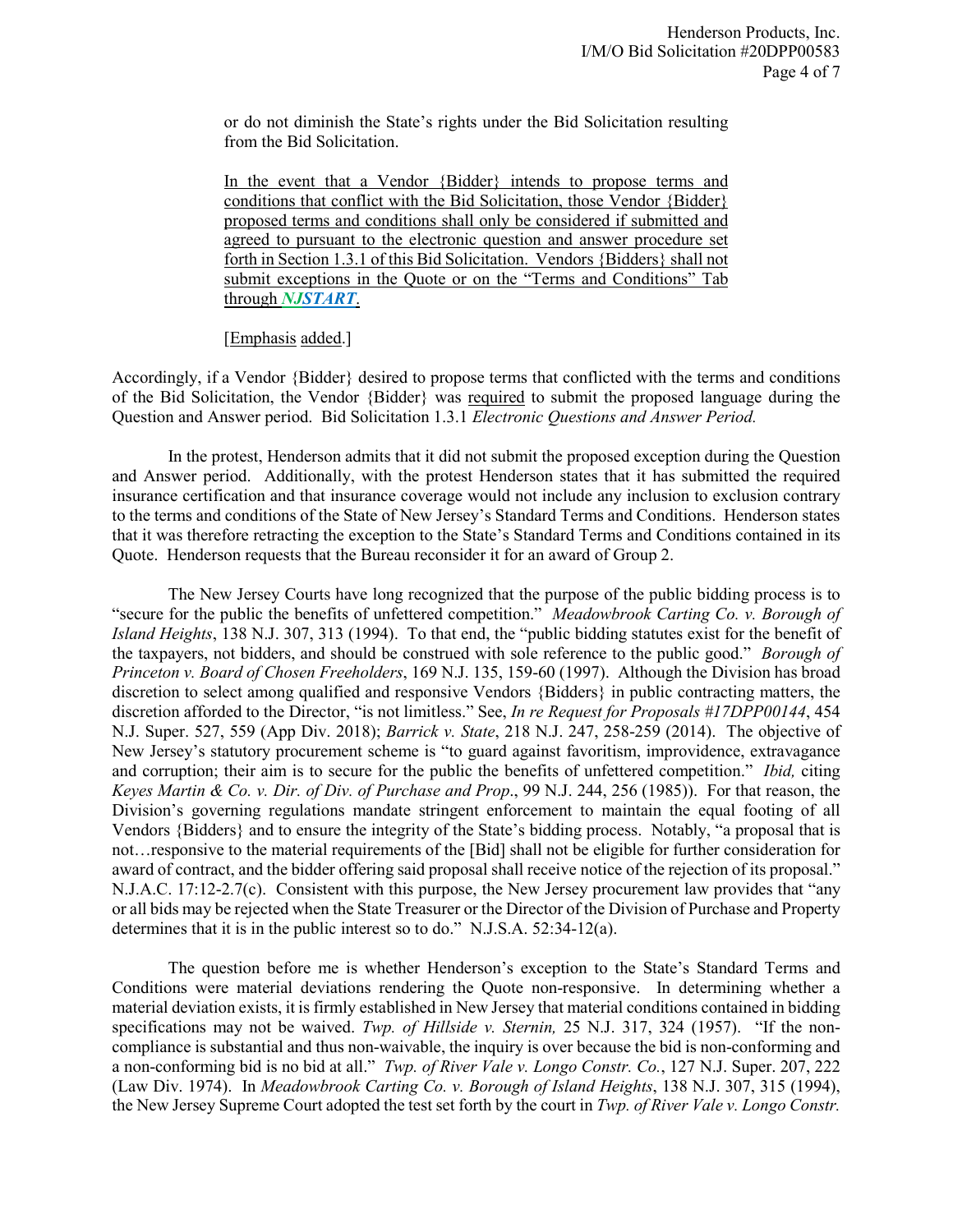*Co.* for determining materiality. 127 N.J. Super. 207 (Law Div. 1974). "In *River Vale*, Judge Pressler declared that after identifying the existence of a deviation, the issue is whether a specific non-compliance constitutes a substantial [material] and hence non-waivable irregularity." *In re Protest of Award of On-Line Games Prod. And Operation Servs. Contract*, 279 N.J. Super. 566, 594 (App. Div. 1995), citing *River Vale,* supra, 127 N.J. at 216. The *River Vale* court set forth a two-part test for determining whether a deviation is material:

> First, whether the effect of a waiver would be to deprive the [government entity] of its assurance that the contract will be entered into, performed and guaranteed according to its specified requirements, and second, whether it is of such a nature that its waiver would adversely affect competitive bidding by placing a bidder in a position of advantage over other bidders or by otherwise undermining the necessary common standard of competition.

[*River Vale*, supra, 127 N.J. at 216.]

Essentially, the materiality test "is nothing more than an enunciation of what has always been the only relevant matter in a bid conformity inquiry: whether waiver of the deviation would thwart the aims of the public bidding laws." *In Re Motor Vehicle Comm'n Surcharge Sys. Accounting & Billing Servs.* 2018 N.J. Super. Unpub. LEXIS 285\*21, 2108 WL 766856, citing *On-Line Games*, 279 N.J. Super at 596. In *In Re Motor Vehicle*, the court observed that:

> In this field it is better to leave the door tightly closed than to permit it to be ajar, thus necessitating forevermore in such cases speculation as to whether or not it was purposely left that way. Public bidding laws were adopted to secure for the taxpayers the benefits of competition and to promote the honesty and integrity of the bidders and the system. These laws must be construed as nearly as possible with sole reference to the public good.

> [*In Re Motor Vehicle*, supra 2018 N.J. Super. Unpub. LEXIS 285 \*21, citing *Township of Hillside v. Sternin*, 25 N.J. 317, 324 (1957), *On-Line Games*, 279 N.J. Super at 589, *Keyes Martin*, supra, 99 N.J. at 256.]

Reviewing Henderson's exception to State's Standard Terms and Conditions under the *River Vale* factors, I find that Henderson's exception was a material deviations from the requirements of the Bid Solicitation. First, with respect to indemnification the State of New Jersey Standard Terms and Conditions Section 4.2 *Indemnification* states:

> The contractor's liability to the State and its employees in third party suits shall be as follows:

A. Indemnification for Third Party Claims - The contractor shall assume all risk of and responsibility for, and agrees to indemnify, defend, and save harmless the State of New Jersey and its employees from and against any and all claims, demands, suits, actions, recoveries, judgments and costs and expenses in connection therewith which shall arise from or result directly or indirectly from the work and/or materials supplied under this contract, including liability of any nature or kind for or on account of the use of any copyrighted or uncopyrighted composition, secret process, patented or unpatented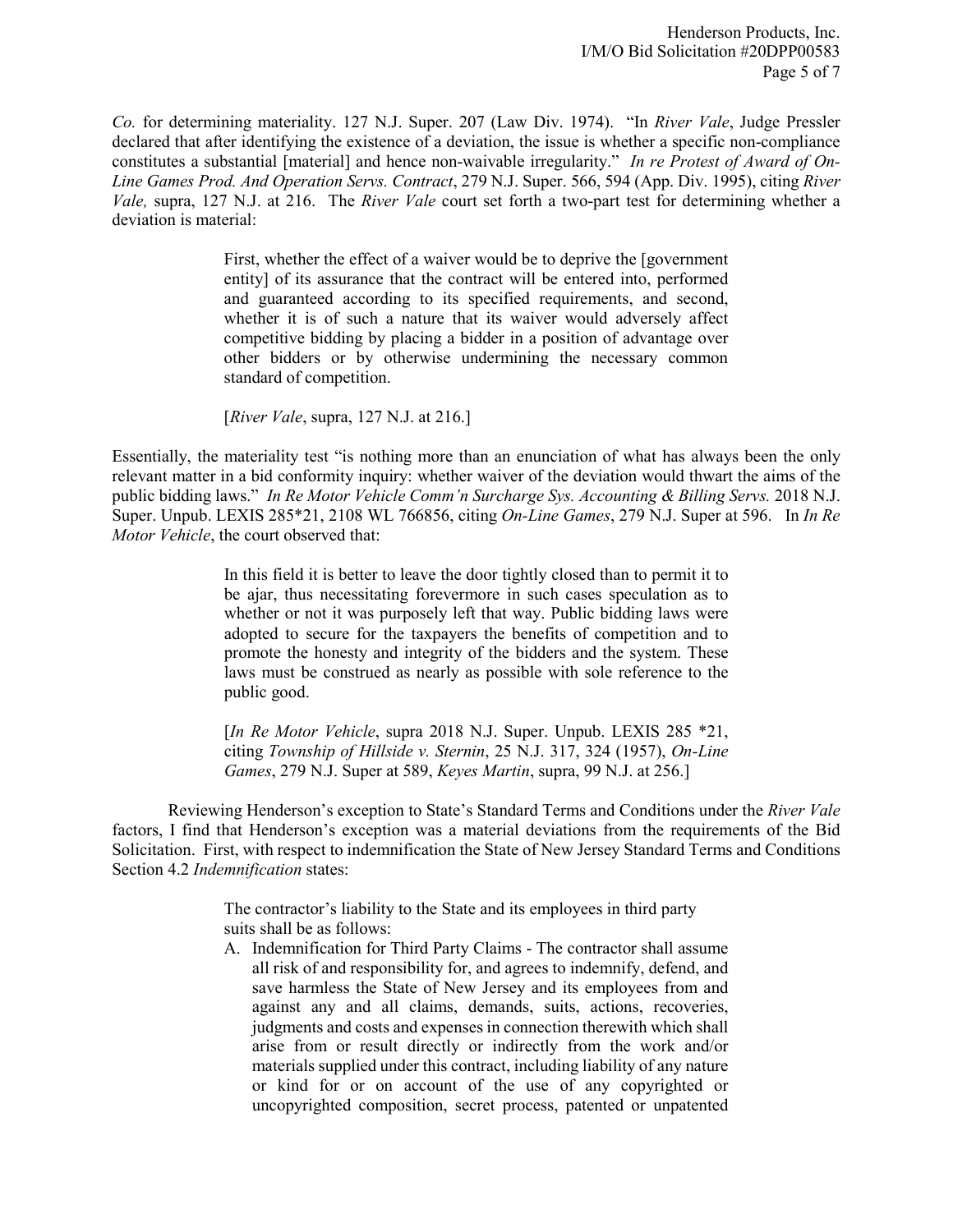invention, article or appliance furnished or used in the performance of this contract;

- B. The contractor's indemnification and liability under subsection (a) is not limited by, but is in addition to the insurance obligations contained in Section 4.2 of these Terms and Conditions; and
- C. In the event of a patent and copyright claim or suit, the contractor, at its option, may: (1) procure for the State of New Jersey the legal right to continue the use of the product; (2) replace or modify the product to provide a non-infringing product that is the functional equivalent; or (3) refund the purchase price less a reasonable allowance for use that is agreed to by both parties.

As noted above, in its Quote Henderson stated "Vendor accepts the terms & conditions with exceptions: Henderson Products Inc. is taking exception to the Indemnification section of the Insurance Certificate requirements. The language is too broad in the terms of 'responsible for any indirect loss'. Henderson is responsible for losses that arise directly from our work and materials. Henderson is not responsible for 'any indirect loss' unless these conditions are clearly identified." Henderson's exception to the indemnification language of the State's Standard Terms and Conditions prevents the State from being assured that the Bid Solicitation will be entered in to performed and guaranteed according to its specified requirements. *River Vale*, supra, 127 N.J. at 216.

Second, if the State accepted Henderson's exception, Henderson would be in a position of advantage over other Vendors {Bidders} who did not bid because they could not agree with the mandatory requirements of the Bid Solicitation or correctly believed that they could not submit alternative language with Quote. *Ibid.* Henderson did avail itself of the Question and Answer period asking one question regarding the scope of work contained in the Bid Solicitation. Neither Henderson nor any other potential Vendor {Bidder} asked a question regarding the indemnification language of the State's Standard Terms and Conditions. However, contrary to the clear requirements of the Bid Solicitation, Henderson did not submit its proposed exception to the terms and conditions of the Bid Solicitation to the Bureau for review during the Question and Answer period. Henderson reserved for itself, contrary to the requirements of the Bid Solicitation, the right to mandate the terms and conditions of the Bid Solicitation for its own benefit, leaving it with "the option, after all bids are opened, to decline the contract." *In Re Request for Proposals #17DPP00144*, 454 N.J. Super. 527, 566 (App. Div. 2018). Because the requirements of Bid Solicitation are equally applicable to all Vendors {Bidders} who submit Quotes in response to this Bid Specification, "[r]equiring adherence to material specifications maintains a level playing field for all bidders competing for a public contract." *Barrick*, supra, 218 N.J. at 259. This ensures that all Vendors {Bidders} are on a level playing field, aware of the terms and conditions of the Bid Solicitation and the resulting Bid Solicitation awards when submitting Quotes and pricing. This process ensures that no one Vendor {Bidder} is put in a position of advantage, to the detriment of another, by being able to submit a term which is more favorable to itself which other Vendors {Bidders} are not permitted to do.

*In Re Motor Vehicle*, supra 2018 N.J. Super. Unpub. LEXIS 285 \*28, citing, *Hall Constr. Co. v. N.J. Sports & Exposition Auth.,* 295 N.J. Super. 629, 635 (App. Div. 1996).

> As the Supreme Court explained over sixty years ago, "[e]very element which enters into the competitive scheme should be required equally for all and should not be left to the volition of the individual aspirant to follow or to disregard and thus to estimate his bid on a basis different from that afforded the other contenders… If this were not the rule, the mandate for equality among bidders would be illusory and the advantages of competition would be lost.